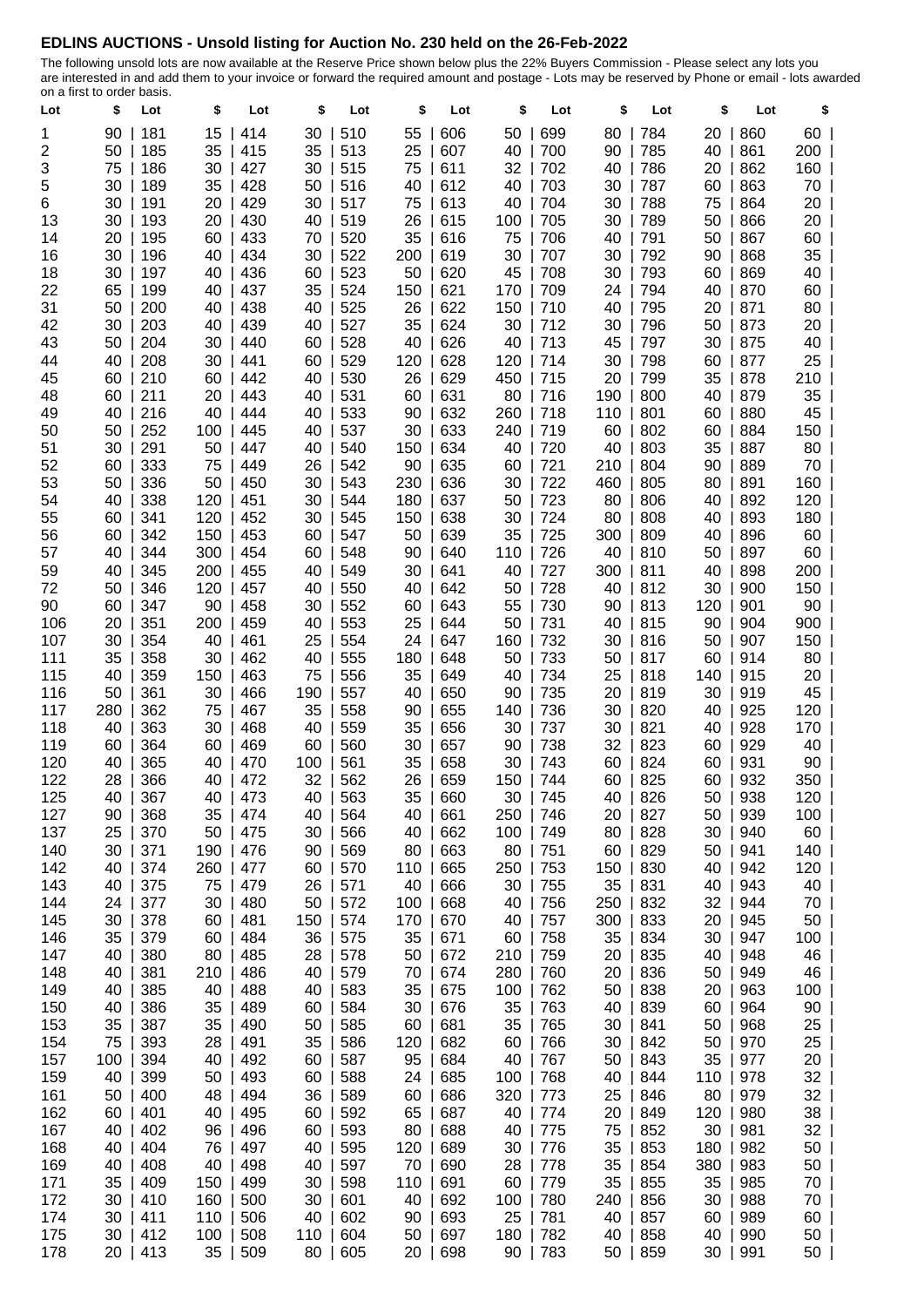## **EDLINS AUCTIONS - Unsold listing for Auction No. 230 held on the 26-Feb-2022**

The following unsold lots are now available at the Reserve Price shown below plus the 22% Buyers Commission - Please select any lots you are interested in and add them to your invoice or forward the required amount and postage - Lots may be reserved by Phone or email - lots awarded on a first to order basis.

| Lot          | 11310000<br>\$ | Lot                     | \$        | Lot                     | \$          | Lot                      | \$         | Lot                 | \$          | Lot                     | \$       | Lot                | \$       | Lot                    | \$          |  |
|--------------|----------------|-------------------------|-----------|-------------------------|-------------|--------------------------|------------|---------------------|-------------|-------------------------|----------|--------------------|----------|------------------------|-------------|--|
| 992          |                | $50$   1114             | 250       | 1207                    | 35          | 1285                     | 2800       | 1403                | 320         | 1501                    | 55       | 1588               | 60       | 1655                   | 20          |  |
| 993          |                | 200   1115              | 38        | 1208                    | 80          | 1286                     | 160        | 1404                |             | 320   1503              | 75       | 1589               | 20       | 1656                   | 20          |  |
| 994          | 38             | 1119                    | 180       | 1209                    | 70          | 1287                     | 140        | 1405                | 640         | 1504                    | 150      | 1590               | 20       | 1657                   | 20          |  |
| 998          | 90             | 1120                    | 70        | 1210                    | 70          | 1288                     | 120        | 1406                | 90          | 1505                    | 80       | 1591               | 20       | 1658                   | 20          |  |
| 999          | 50             | 1122                    | 100       | 1211                    | 500         | 1289                     | 100        | 1408                | 650         | 1506                    | 100      | 1592               | 20       | 1659                   | 20          |  |
| 1001         |                | 90   1125               | 50        | 1212                    | 40          | 1290                     | 45         | 1409                |             | 700   1507              | 100      | 1593               | 30       | 1660                   | 20          |  |
| 1002         |                | 80   1127               | 30        | 1213                    | 40          | 1291                     | 150        | 1410                | 1300   1509 |                         | 490      | 1594               | 20       | 1661                   | 20          |  |
| 1003         |                | 70   1128               | 20        | 1214                    |             | 180   1292               | 80         | 1411                | 1300   1510 |                         | 55       | 1595               | 30       | 1662                   | 20          |  |
| 1012         |                | 60   1129               | 20        | 1215                    | 100         | 1293                     | 50         | 1412                | 5000   1511 |                         | 150      | 1596               | 20       | 1663                   | 20          |  |
| 1013         |                | 25   1130               | 40        | 1216                    | 15          | 1294                     | 90         | 1413                | 1300   1512 |                         | 50       | 1597               | 20       | 1664                   | 20          |  |
| 1014         |                | 32   1132               | 3500      | 1218                    | 440         | 1295                     | 510        | 1414                | 3800   1513 |                         | 130      | 1598               | 20       | 1665                   | 20          |  |
| 1015         |                | 40   1133               | 30        | 1219                    | 110         | 1296                     | 90         | 1416                | 2500   1514 |                         | 180      | 1599               | 20       | 1666                   | 20          |  |
| 1017         |                | 40   1134               | 150       | 1220                    | 130         | 1298                     | 80         | 1417                | 2500        | 1516                    | 60       | 1600               | 20       | 1667                   | 20          |  |
| 1018<br>1021 |                | 60   1135<br>55   1137  | 32<br>30  | 1221<br>1222            | 50<br>40    | 1300<br> 1301            | 70<br>90   | 1418<br>1420        | 2500   1517 | 100   1518              | 46<br>40 | 1601<br>1602       | 20<br>20 | 1668<br>1669           | 20<br>20    |  |
| 1030         |                | 75   1138               | 50        | 1223                    | 70          | 1302                     | 115        | 1421                |             | 100   1519              | 50       | 1603               | 20       | 1670                   | 20          |  |
| 1033         |                | 28   1139               | 40        | 1224                    | 190         | 1303                     | 350        | 1422                |             | 80   1520               | 30       | 1604               | 20       | 1671                   | 20          |  |
| 1039         |                | $60$   1140             | 450       | 1227                    | 75          | 1304                     | 300        | 1423                |             | 460   1521              | 150      | 1605               | 20       | 1672                   | 20          |  |
| 1040         |                | 140   1141              | 30        | 1228                    | 350         | 1305                     | 100        | 1425                |             | 230   1522              | 150      | 1606               | 30       | 1673                   | 30          |  |
| 1041         |                | 100   1142              | 60        | 1230                    | 220         | 1307                     | 40         | 1427                |             | 280   1523              | 150      | 1607               | 20       | 1674                   | 230         |  |
| 1042         |                | 140   1145              | 60        | 1232                    | 40          | 1308                     | 30         | 1428                | 270         | 1524                    | 70       | 1608               | 20       | 1676                   | 55          |  |
| 1043         |                | $60$   1148             | 26        | 1234                    | 45          | 1309                     | 30         | 1429                |             | 120   1526              | 200      | 1609               | 20       | 1678                   | 90          |  |
| 1044         |                | 160   1149              | 50        | 1235                    |             | 100   1310               | 30         | 1430                |             | 75   1527               | 490      | 1610               |          | 20   1679              | 90          |  |
| 1045         |                | 120   1150              | 45        | 1236                    |             | 20   1311                | 30         | 1432                | 45          | 1529                    | 120      | 1611               | 20       | 1680                   | 60          |  |
| 1046         |                | $80$   1151             | 40        | 1237                    |             | 80   1312                | 30         | 1434                |             | 38   1531               | 30       | 1612               |          | $20$   1681            | 50          |  |
| 1047         |                | 120   1152              | 30        | 1238                    |             | 35   1313                | 30         | 1435                |             | $50$   1532             | 75       | 1613               | 20       | 1682                   | 35          |  |
| 1049         |                | 40   1153               | 200       | 1239                    |             | 20   1317                | 200        | 1436                |             | 250   1537              | 60       | 1614               | 20       | 1684                   | 70          |  |
| 1051<br>1052 |                | 40   1154<br>48   1159  | 250<br>75 | 1240<br> 1241           |             | 20   1319<br>50   1323   | 90<br>240  | 1437<br>1438        |             | 50   1538<br>55   1545  | 40<br>30 | 1615<br> 1616      | 20<br>20 | 1685<br> 1687          | 140<br>400  |  |
| 1053         |                | $90$   1160             | 50        | 1242                    |             | 80   1326                | 540        | 1439                |             | 150   1546              | 30       | 1617               | 20       | 1688                   | 60          |  |
| 1054         |                | $30$   1161             | 75        | 1243                    |             | 140   1327               | 280        | 1440                |             | 100   1548              | 30       | 1618               |          | 20   1689              | 32          |  |
| 1055         |                | $80$   1163             | 300       | 1244                    |             | 130   1332               | 160        | 1441                |             | $60$   1549             | 30       | 1619               |          | 20   1690              | 700         |  |
| 1057         |                | $30$   1164             | 30        | 1245                    |             | 80   1334                | 160        | 1442                |             | 75   1550               | 35       | 1620               |          | 20   1691              | 60          |  |
| 1058         |                | $38$   1166             | 30        | 1246                    |             | 170   1343               | 40         | 1443                |             | $100$   1551            | 90       | 1621               | 20       | 1692                   | $60$        |  |
| 1060         |                | 150   1167              | 300       | 1247                    |             | 240   1344               | 35         | 1444                |             | 200   1552              | 350      | 1622               | 20       | 1693                   | 150         |  |
| 1061         | 100 I          | 1169                    | 1000      | 1248                    | 420         | 1345                     | 350        | 1455                | 1300   1553 |                         | 600      | 1623               | 20       | 1694                   | 40          |  |
| 1062         |                | 30   1170               | 300       | 1249                    | 175         | 1346                     | 80         | 1456                | 2500        | 1554                    | 30       | 1624               | 20       | 1695                   | $300$       |  |
| 1063         |                | 75   1171               | 50        | 1250                    |             | 300   1347               | 80         | 1457                | 1300   1555 |                         | 100      | 1625               | 30       | 1699                   | 30          |  |
| 1065         |                | 75   1174               | 30        | 1251                    |             | 350   1348               |            | 35   1462           |             | 150   1556              | 30       | 1626               |          | 20   1701              | 50          |  |
| 1066         |                | 28   1175               | 28        | 1252                    |             | 670   1349               | 480        | 1463                |             | 250   1557              |          | 200   1627         |          | 20   1702              | 50          |  |
| 1069         |                | 50   1179               | 50        | 1253                    | 1050   1352 |                          |            | 320   1468          |             | 80   1559<br>55   1560  |          | 35   1628          |          | 20   1703              | 160<br>45   |  |
| 1072<br>1073 |                | 100   1180<br>36   1181 |           | 35   1254<br>100   1256 |             | 250   1354<br>340   1355 | 420        | 320   1469<br> 1471 |             | 400   1561              | 50       | 1629<br>300   1630 |          | 20   1704<br>20   1706 | 30          |  |
| 1075         |                | 40   1182               | 95        | 1257                    |             | 350   1356               | 440        | 1474                |             | 35   1562               |          | 300   1631         |          | 20   1708              | 75          |  |
| 1076         |                | $60$   1184             |           | 100   1258              | 1400   1357 |                          |            | 700   1475          |             | 75   1563               | 250      | 1632               |          | 20   1709              | 40          |  |
| 1077         |                | 30   1185               |           | 450   1259              |             | 30   1358                | 700        | 1476                |             | 75   1564               | 120      | 1635               |          | 20   1710              | 50          |  |
| 1078         |                | 85   1186               |           | 320   1260              |             | 380   1359               |            | 760   1477          |             | 300   1565              |          | 90   1636          |          | 20   1711              | 32          |  |
| 1079         |                | 20   1187               |           | 25   1261               |             | 45   1360                |            | 700   1480          |             | 38   1566               |          | 30   1637          |          | 20   1712              | 50          |  |
| 1080         |                | 200   1188              |           | 200   1262              |             | 480   1361               |            | 700   1481          |             | 120   1567              |          | 200   1638         |          | 20   1713              | 30          |  |
| 1082         |                | 110   1189              | 140       | 1263                    |             | 200   1362               | 680        | 1483                |             | 150   1568              | 40       | 1639               |          | 20   1714              | 30          |  |
| 1085         |                | 60   1190               |           | 32   1264               |             | 900   1363               | 680        | 1484                |             | 30   1569               | 40       | 1640               |          | 20   1716              | 15          |  |
| 1098         |                | 60   1191               |           | 75   1265               |             | 20   1366                | 640        | 1485                |             | 120   1570              | 40       | 1641               |          | 20   1717              | 38          |  |
| 1099         |                | 50   1192               | 40        | 1266                    |             | 170   1370               | 660        | 1487                |             | 100   1572              | 30       | 1642               |          | 20   1718              | 15          |  |
| 1100<br>1101 |                | 60   1193<br>35   1195  |           | 300   1267              |             | 500   1371<br>700   1373 | 700<br>680 | 1488<br> 1489       |             | 200   1573              | 45       | 1643<br>30   1644  |          | 20   1721<br>20   1725 | 1200<br>150 |  |
| 1102         |                | 25   1196               |           | 50   1270<br>90   1271  |             | 260   1374               |            | 660   1490          |             | 150   1575<br>55   1578 |          | 30   1645          |          | 20   1727              | 120         |  |
| 1103         |                | 45   1197               |           | 32   1273               |             | 380   1375               |            | 680   1491          |             | 60   1579               | 15       | 1646               |          | 36   1728              | 120         |  |
| 1104         |                | 20   1198               |           | 175   1275              |             | 220   1392               | 680        | 1492                |             | 60   1580               | 75       | 1647               |          | 20   1730              | 80          |  |
| 1105         |                | 40   1199               |           | 120   1276              |             | 650   1393               | 680        | 1493                |             | 60   1581               | 40       | 1648               |          | 20   1731              | 80          |  |
| 1106         |                | 40   1200               |           | 160   1278              |             | 330   1395               |            | 680   1494          |             | 80   1582               |          | 150   1649         |          | 30   1732              | 75          |  |
| 1107         |                | 40   1202               |           | 320   1280              |             | 900   1396               | 460        | 1495                |             | 75   1583               | 20       | 1650               |          | 30   1733              | 75          |  |
| 1108         |                | 40   1203               |           | 220   1281              |             | 100   1397               | 700        | 1496                |             | 80   1584               | 50       | 1651               |          | 20   1734              | 60          |  |
| 1109         |                | 45   1204               |           | 300   1282              |             | 100   1400               | 700        | 1497                |             | 75   1585               | 30       | 1652               |          | 20   1735              | 60          |  |
| 1111         |                | 40   1205               |           | 20   1283               |             | 80   1401                |            | 320   1499          |             | 75   1586               |          | 20   1653          |          | 20   1736              | 65          |  |
| 1112         | 40             | 1206                    | $180$     | 1284                    |             | 70   1402                | $320$      | 1500                |             | 80   1587               |          | 75   1654          |          | 20   1737              | 50          |  |